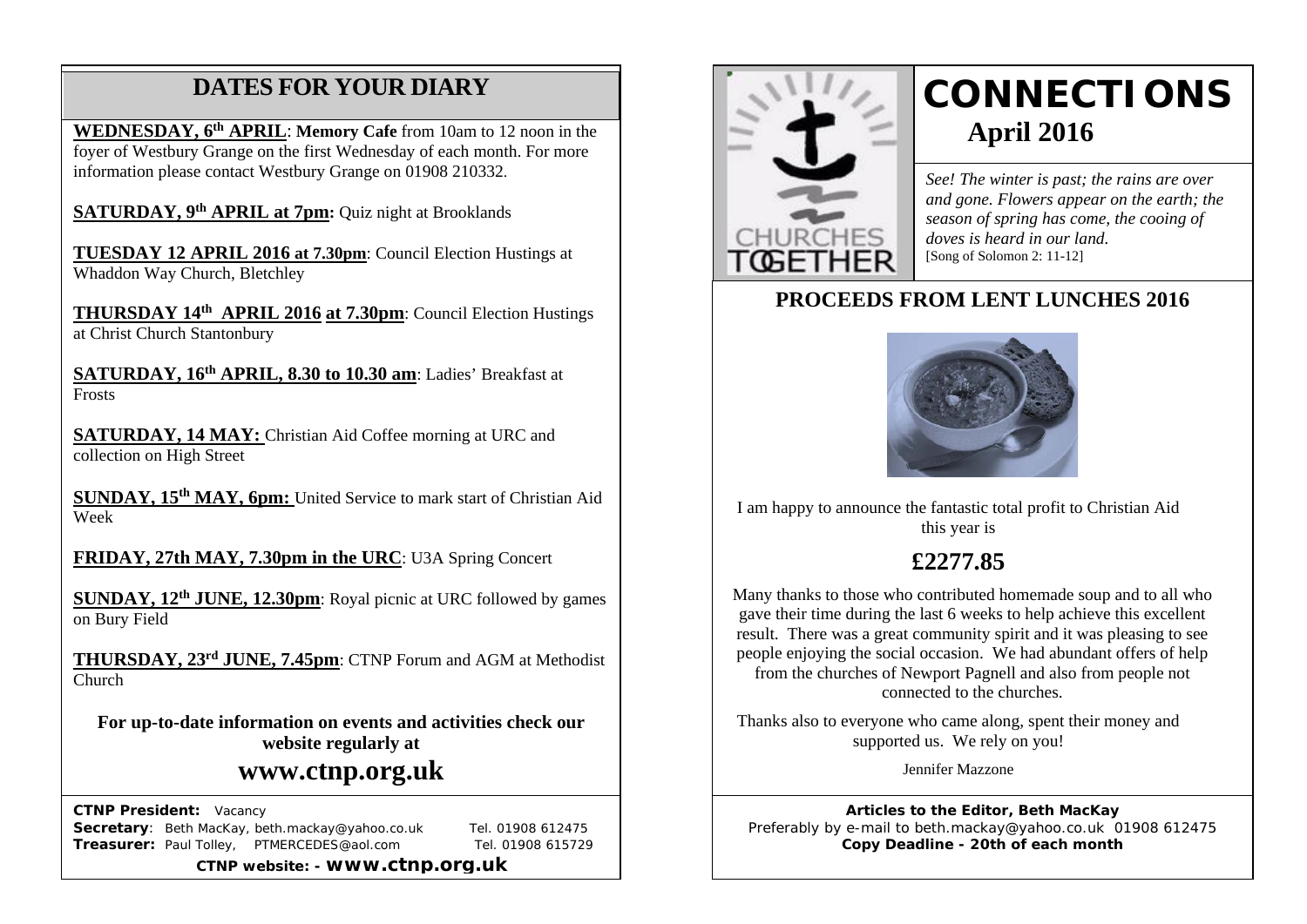# What would you do?

uppose you had a disagreement with someone. Would you handle the situation differently depending whether that other person was your boss, your colleague, an acquaintance, a close friend, or a family member? Stop for a moment to think carefully about this. What if the disagreement rested on something you knew to be true, but which the other person wanted to see differently, or even worse, wanted you to act differently, to deny the truthful case?



What would you do?

Is this an unusual situation to be in? We can choose how much we make the other person feel good, or how much we might avoid trouble by minimising 'troublesome details' or avoiding the truth. It's the same when a politician uses 'plausible denial'. So where are you, in your day-to-day dealings, on the slippery slope between the whole truth, and a complete pack of lies?

Where did Jesus stand? What did Jesus do?

In his exchanges with both the population at large, and the religious



authorities of his day, Jesus always stuck to the whole truth. He told it how he knew it was, but with immense love, compassion and gentleness. There is, of course, a price for doing this, and we seem to understand this, by the way we try to dilute the pain we might otherwise feel by sticking too much to the truth.

If the truth is too threatening for the other party, and the other party is too powerful, we could be in real trouble-damage or lose a relationship, lose our job, or in a severe situation, lose our life. For us there is a risk calculation.

When Jesus met Pilate and faced this. there was no question, and he paid for it with his life in the crucifixion.

©Veneratio licensed

It's a hard act to follow, but we have help in the living presence of the Risen Lord, Jesus The Christ. This is why Easter is so important!

prepared by Churches Together in Newport Pagnell

www.ctnp.org.uk



For more information ask at one of the churches or go to www.together.ourchurchweb.org.uk/np/

### **FUN AND GAMES!**

Now that Spring is here, don't forget that CTNP giant games can be borrowed by churches for their events free of charge. (Giant snakes and ladders, Connect 4, Jenga)

Church members can also borrow the games for a small donation to CTNP. Please contact Linda or Geoff Morris 01908 617050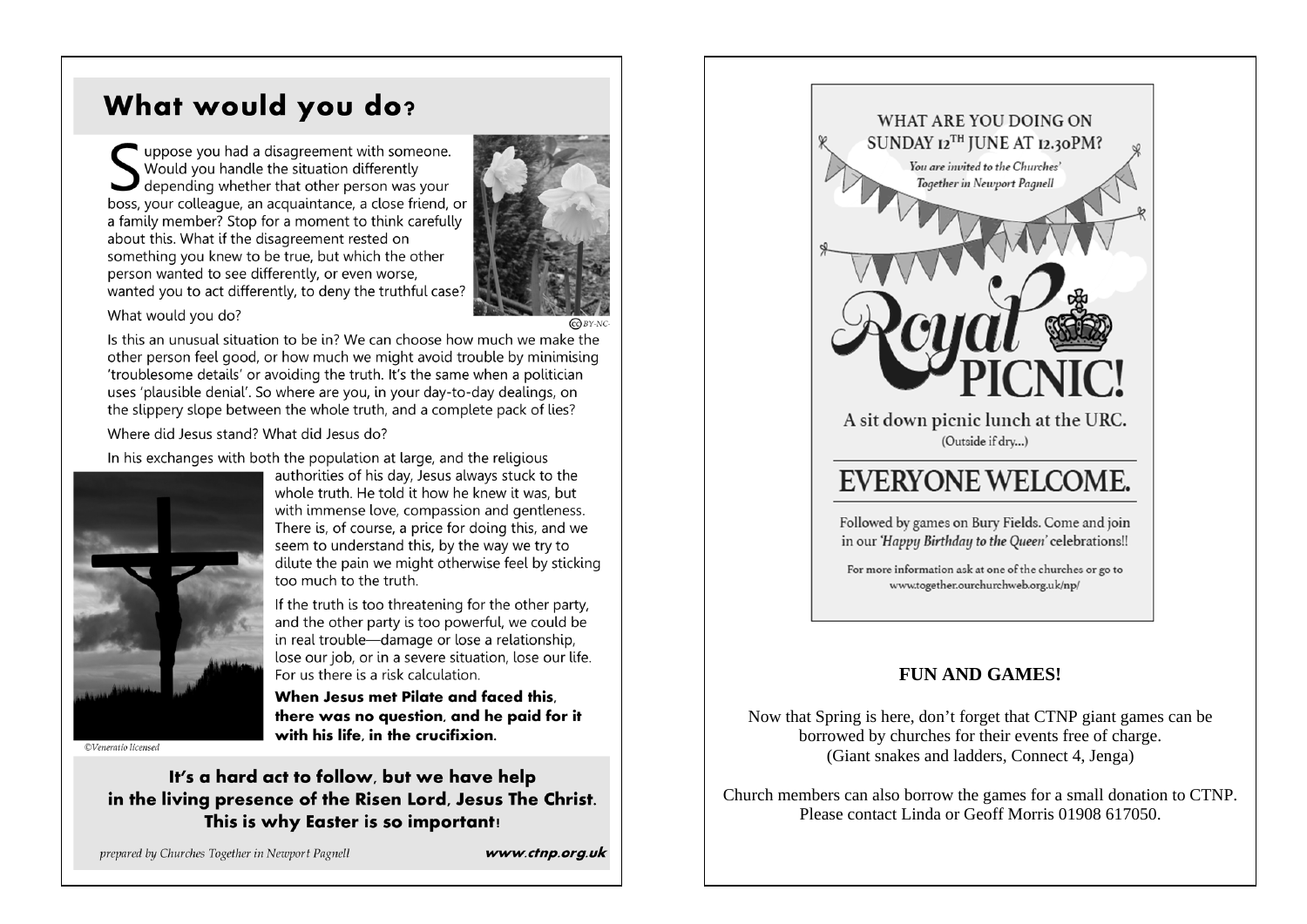

# **Ladies' Breakfast**

We meet at Frosts Garden Centre – Woburn Sands 16th April 2016 8.30 am to 10.30 am

> Our Speaker will be Sister Josephine Walsh

Come and join us at Frosts, bring your friends. You can be sure of a good cooked breakfast (no washing up!) Wonderful fellowship and a good chat. **Tickets £5.75 available from Mai 07928288075 Email: jclangford@btinternet.com**

**Next meeting will be 21st May 2016 when 'Mercy Ships' will be sharing about the work they do.**

### **U3A Spring Concert Celebrations**

………………………………………………………………………………….

Come and enjoy a concert given by the U3A Choir on Friday, 27th May 7.30pm in the United Reformed Church, Newport Pagnell Soloist Ralph Mazzone Tickets available from: 07762178379 or Jennifer Mazzone (01908 613088) at £7 each to include refreshments. All proceeds for Air Ambulance and URC Mead Centre Fund



### **HOLIDAY CLUB: 15-18 AUGUST 2016 CAN YOU HELP?**

This is a four-day fun filled holiday club, for around 150 infant and junior school-aged children. We have a great time with people from all the churches and can share lunch daily. It is a highlight event for church children and reaches many others who never go to church. This year's theme, *Guardians of Ancora,* features great Bible stories within a fun-filled program. Check out the Scripture Union Holiday Club website.

**Teams**: Whatever your skills there's a role for you. If this is all new to you don't worry, we want to help and support you. We are all in this together. Roles include: teaching team leaders, apprentice helpers, drama, music, cooking, crèche, tidy-up people, practical helpers who cut things out etc. What is helping like? The site is open from 8am so you can be as early as you like to set up each day. Children will be divided by age groups into groups of roughly 10. Each group will have a leader and helpers. Children will enjoy craft, teaching, refreshments in the groups. At other times we all gather together for teaching, games and fun led from the front. You'll be in good company. In the midst of serving the children, the team have a lot of fun. It's great to work together. At the end of the week you will have made new friends. There is a crèche to facilitate helpers with young children. **Diary dates**:

**15th -18th August:** Holiday Club runs from 10am-12.30pm (with a clear up on the morning of Friday  $19<sup>th</sup>$ ).

**Sunday July 3<sup>rd</sup>:** Training meeting, 7-9pm at Lovat Hall. Here we bring you up to speed and you can meet your team, tour the venues and review our materials. We plan to create an amazing magical space in the hall with a library/museum feel to enchant the children with. Set up is **Sunday 14th August** 6-9pm.

**To volunteer:** fill in a recruitment form available from your church or from Lovat Hall (01908 618818 jack.walker@talk21.com).

**Everyone: PRAYER PLEASE, AS MUCH AS POSSIBLE!**